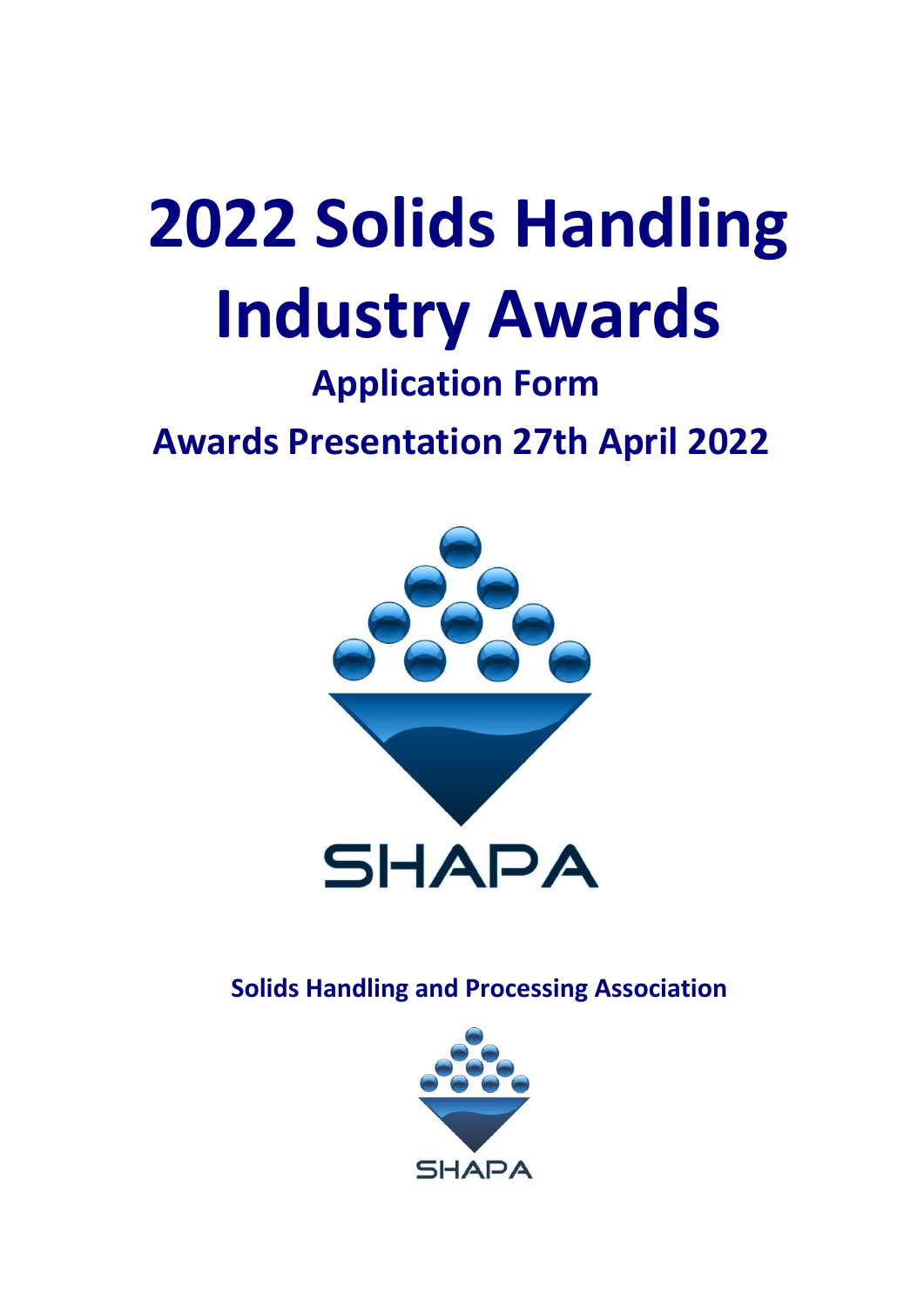## **2022 Solids Handling Industry Awards Application Form Closing Date 28/02/22**

**Category…………………………………………………………………………………………….. Company: …..………………………………………………………………………………………… Company contact ………………………………………………………………………………….. Email : …………………………………………………………………………………………………… Contact number : …………………………………………………………………………………… Please briefly explain your reasons for your company's application. Further details are to be provided to demonstrate the validity and provide sufficient evidence for the judges to assess the application. The supporting documentation should be no more than three A4 pages in length. …………………………………………………………………………………………………………………………………………………………… …………………………………………………………………………………………………………………………………………………………… …………………………………………………………………………………………………………………………………………………………… ………………………………………….................................................................................................................... ...............................................................................................................................................................** 

**Each application must comply with the awards criteria and the rules set out in this application form and be signed by a Director of the Company.** 

| <b>Email</b>                  |                                                                                         |  |  |
|-------------------------------|-----------------------------------------------------------------------------------------|--|--|
|                               | Please email the completed form to info@shapa.co.uk or Post to SHAPA, 8 Beagle Spinney, |  |  |
| Stamford Bridge Vork VO41 1RE |                                                                                         |  |  |

**Stamford Bridge, York, YO41 1BE**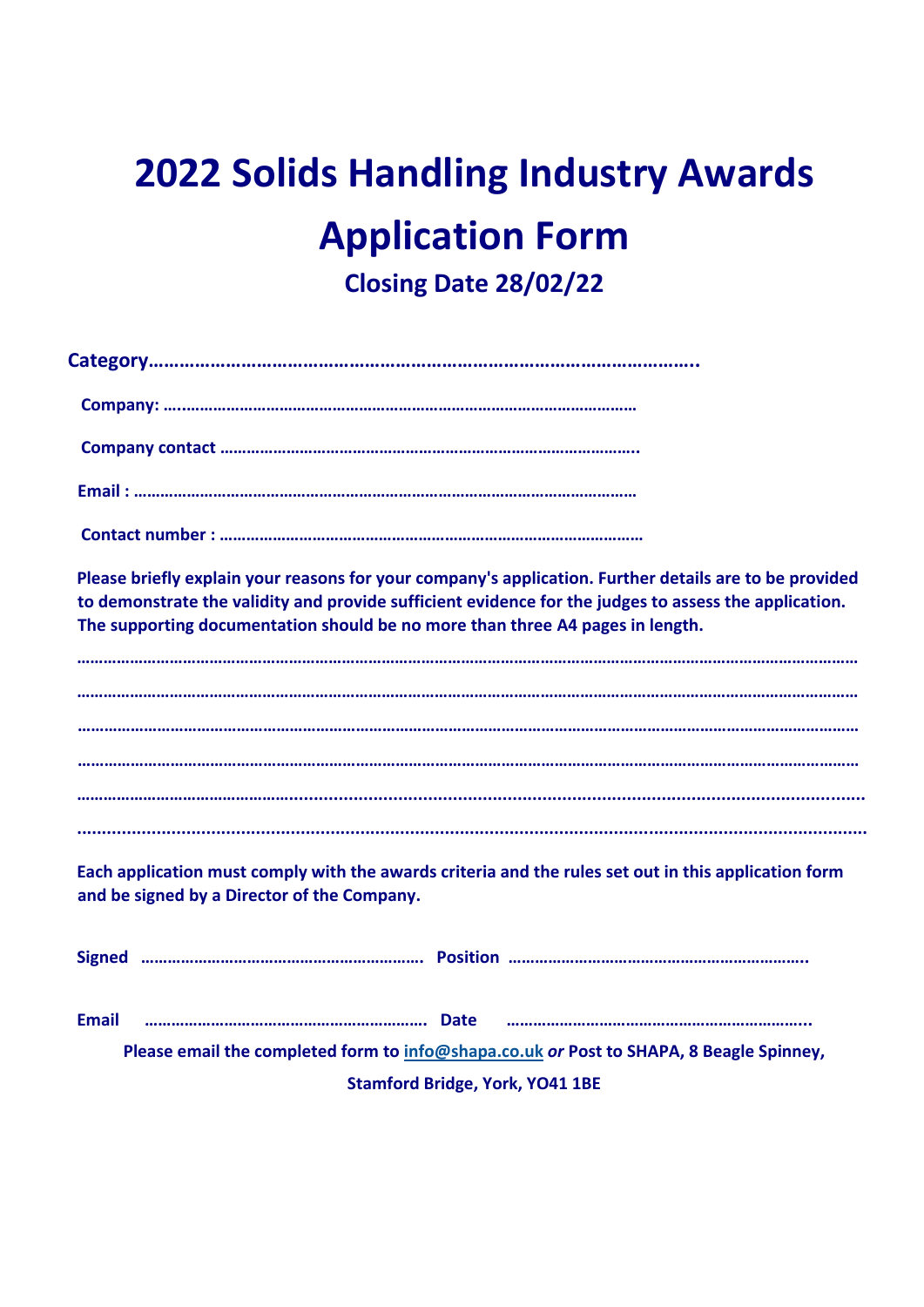

#### **Solids Handling and Processing Industry Awards 2022 Awards Criteria**

**Export Award**. To be awarded to the organisation which has achieved a step change in their export activities, either by a percentage increase in exports or success in opening up new market(s). Award criteria:-

- Achievement(s) relative to the size of the organisation
- Increased export sales across several markets or in one market, demonstrated by relevant sales figures (confidentiality will be respected).
- A simple narrative explaining how this has been achieved
- Consideration will be given to new, imaginative or bold actions or specific activities that have resulted in export achievements.

**The Innovation Award**. To be awarded to the organisation/collaborating organisations responsible for introducing a new product or service, or substantial modification to an existing product or service. Award criteria:-

- Achievement(s) relative to the size of the organisation
- Innovation or innovative thinking, eg in design or application

**The Sustainability Award.** To be awarded to the Member company / organisation who has contributed most to push the boundaries on sustainability.

- This award will recognise the organisation that can point to either one truly ground breaking step that they have taken to advance their own or customers sustainability, or alternatively through carbon and energy management initiatives reducing a companies' emissions to meet carbon reduction targets.
- Achievement relative to size of the Organisation

**The Newcomer Award.** To be awarded to an individual who has contributed to the Member Company / organisation or developed in the field of bulk solids handling

- Contribution(s) in areas such as sales, design, innovation, apprenticeship or further studies that has/have greatly benefited themselves, their company or organisation.
- A simple narrative explaining how this has been achieved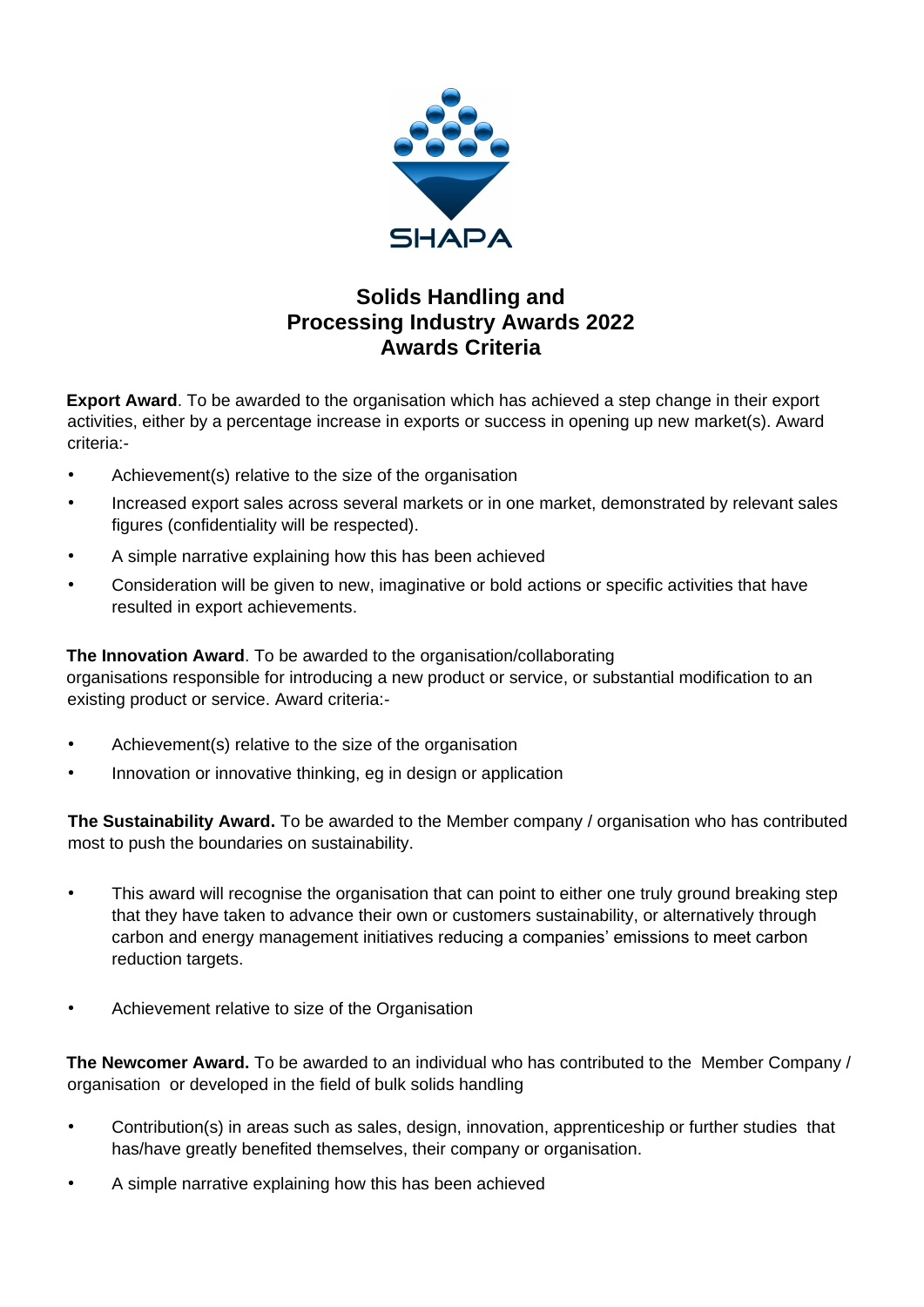**Apprentice project Prize awards** to be awarded to three apprentices within the SHAPA member community.

- This will be based on an assessment of their development through a project or challenge overcome and a short video presentation (Max 3 minutes ) to the judging panel.
- The project does not need to be engineering or solids handing based as it is open to all apprentices irrespective of their chosen career path.
- There will be three monetary prizes paid direct to the apprentices with a First prize of £500 and two 2 second prizes £250

**Shapa Company of the Year.** To be awarded on the basis of achievements, either through sales success or best practice. Award criteria:-

- Achievement(s) relative to the size of the organisation
- Increased sales
- Recognition for best practice
- Health and safety